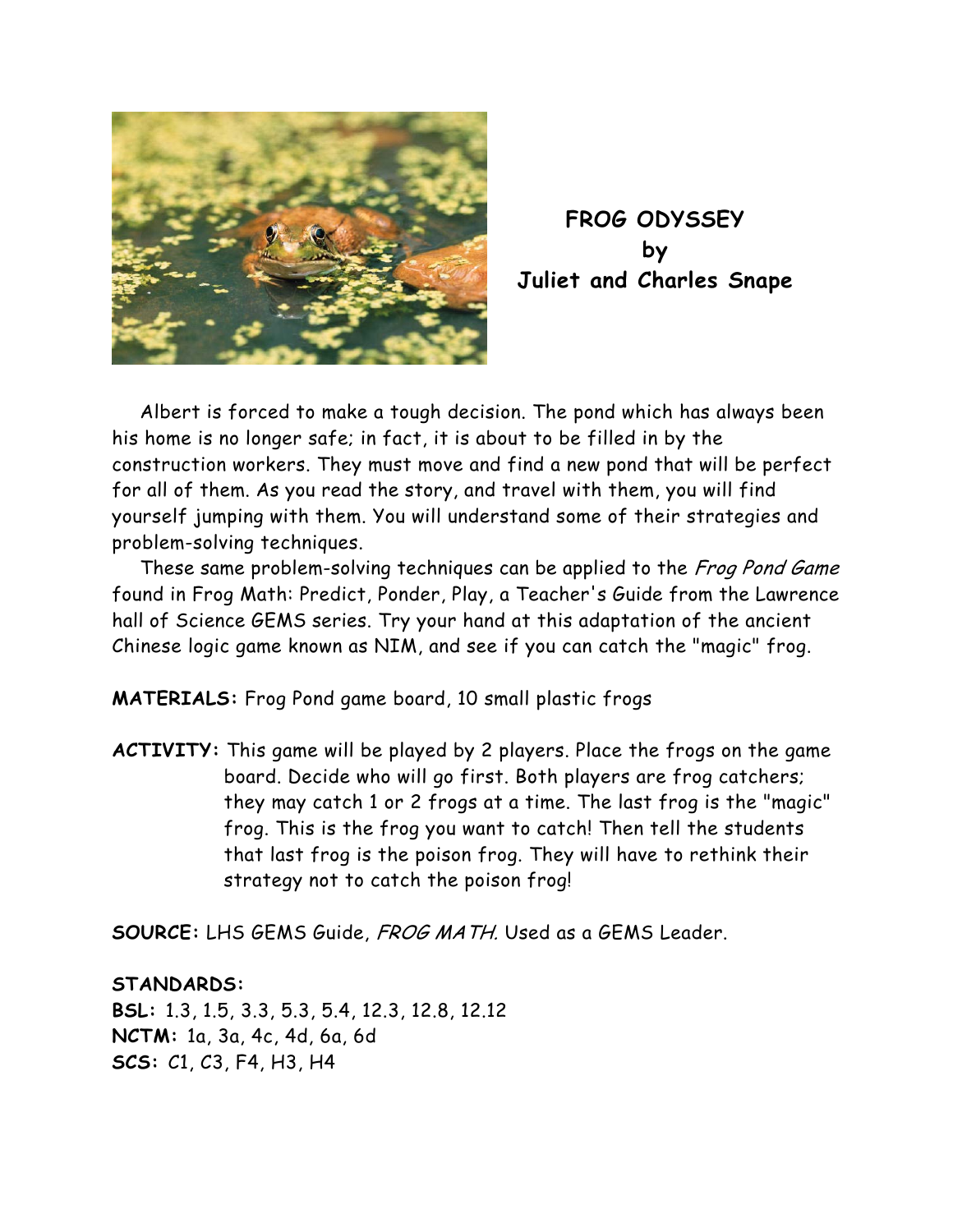Snape, Juliet and Charles. Frog Odyssey. Simon & Schuster, 1991. ISBN#0-671-74741-X.